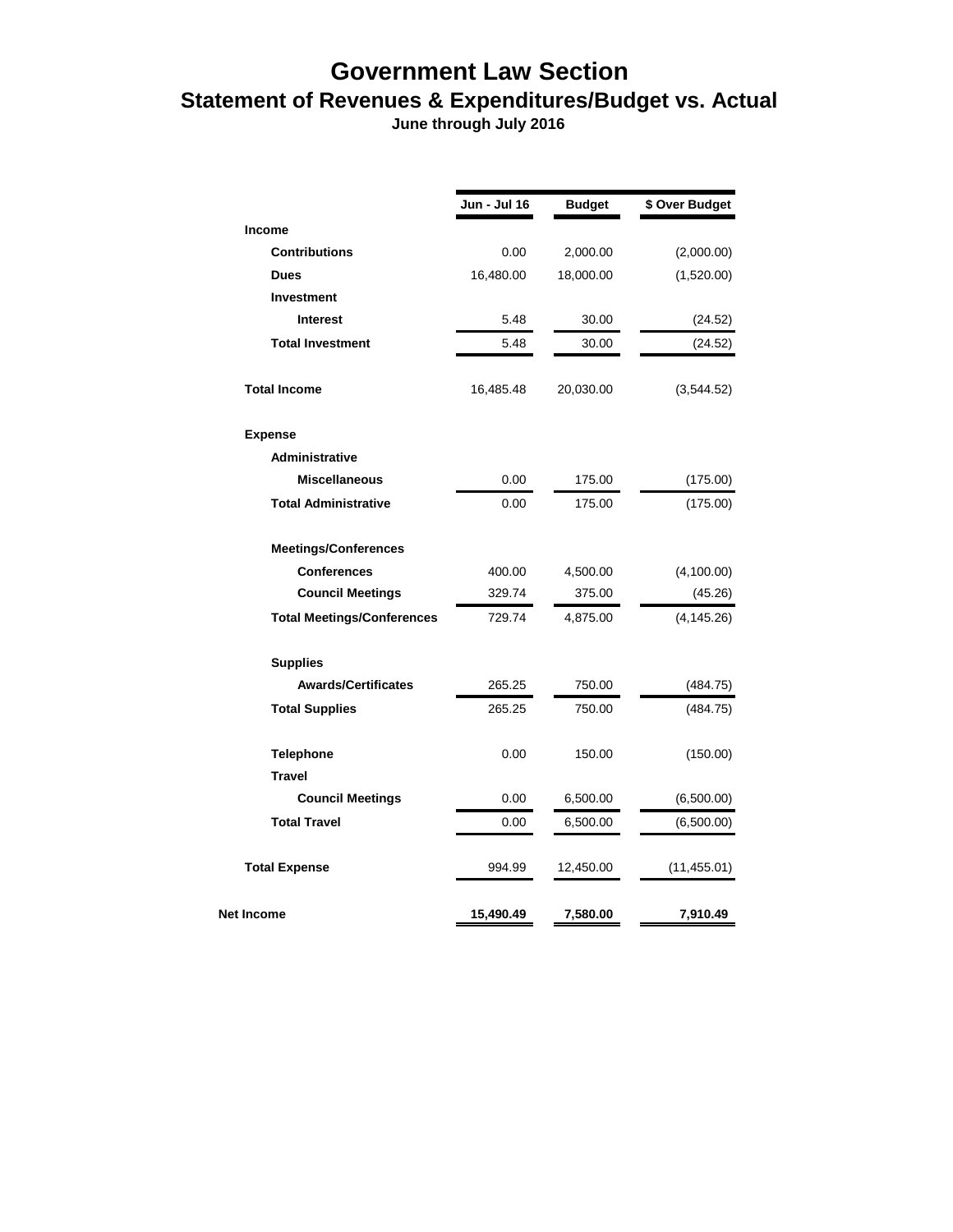## **Government Law Section Rev & Exp Prev Year Comparison**

 **June through July 2016**

|                                   | <b>Jun - Jul 16</b> |              |             | % Change    |
|-----------------------------------|---------------------|--------------|-------------|-------------|
|                                   |                     | Jun - Jul 15 | \$ Change   |             |
| <b>Income</b>                     |                     |              |             |             |
| <b>Contributions</b>              | 0.00                | 2,000.00     | (2,000.00)  | $(100.0\%)$ |
| <b>Dues</b>                       | 16,480.00           | 16,180.00    | 300.00      | 1.85%       |
| <b>Investment</b>                 |                     |              |             |             |
| <b>Interest</b>                   | 5.48                | 4.49         | 0.99        | 22.05%      |
| <b>Total Investment</b>           | 5.48                | 4.49         | 0.99        | 22.05%      |
| <b>Total Income</b>               | 16,485.48           | 18,184.49    | (1,699.01)  | $(9.34\%)$  |
| <b>Expense</b>                    |                     |              |             |             |
| Administrative                    |                     |              |             |             |
| <b>Miscellaneous</b>              | 0.00                | 3.62         | (3.62)      | $(100.0\%)$ |
| <b>Total Administrative</b>       | 0.00                | 3.62         | (3.62)      | $(100.0\%)$ |
| <b>Meetings/Conferences</b>       |                     |              |             |             |
| <b>Conferences</b>                | 400.00              | 350.00       | 50.00       | 14.29%      |
| <b>Council Meetings</b>           | 329.74              | 0.00         | 329.74      | 100.0%      |
| <b>Total Meetings/Conferences</b> | 729.74              | 350.00       | 379.74      | 108.5%      |
| <b>Supplies</b>                   |                     |              |             |             |
| <b>Awards/Certificates</b>        | 265.25              | 276.50       | (11.25)     | (4.07%)     |
| <b>Total Supplies</b>             | 265.25              | 276.50       | (11.25)     | (4.07%)     |
| <b>Travel</b>                     |                     |              |             |             |
| <b>Council Meetings</b>           | 0.00                | 1,164.55     | (1, 164.55) | $(100.0\%)$ |
| <b>Total Travel</b>               | 0.00                | 1,164.55     | (1, 164.55) | $(100.0\%)$ |
| <b>Total Expense</b>              | 994.99              | 1,794.67     | (799.68)    | (44.56%)    |
| <b>Net Income</b>                 | 15,490.49           | 16,389.82    | (899.33)    | (5.49%)     |